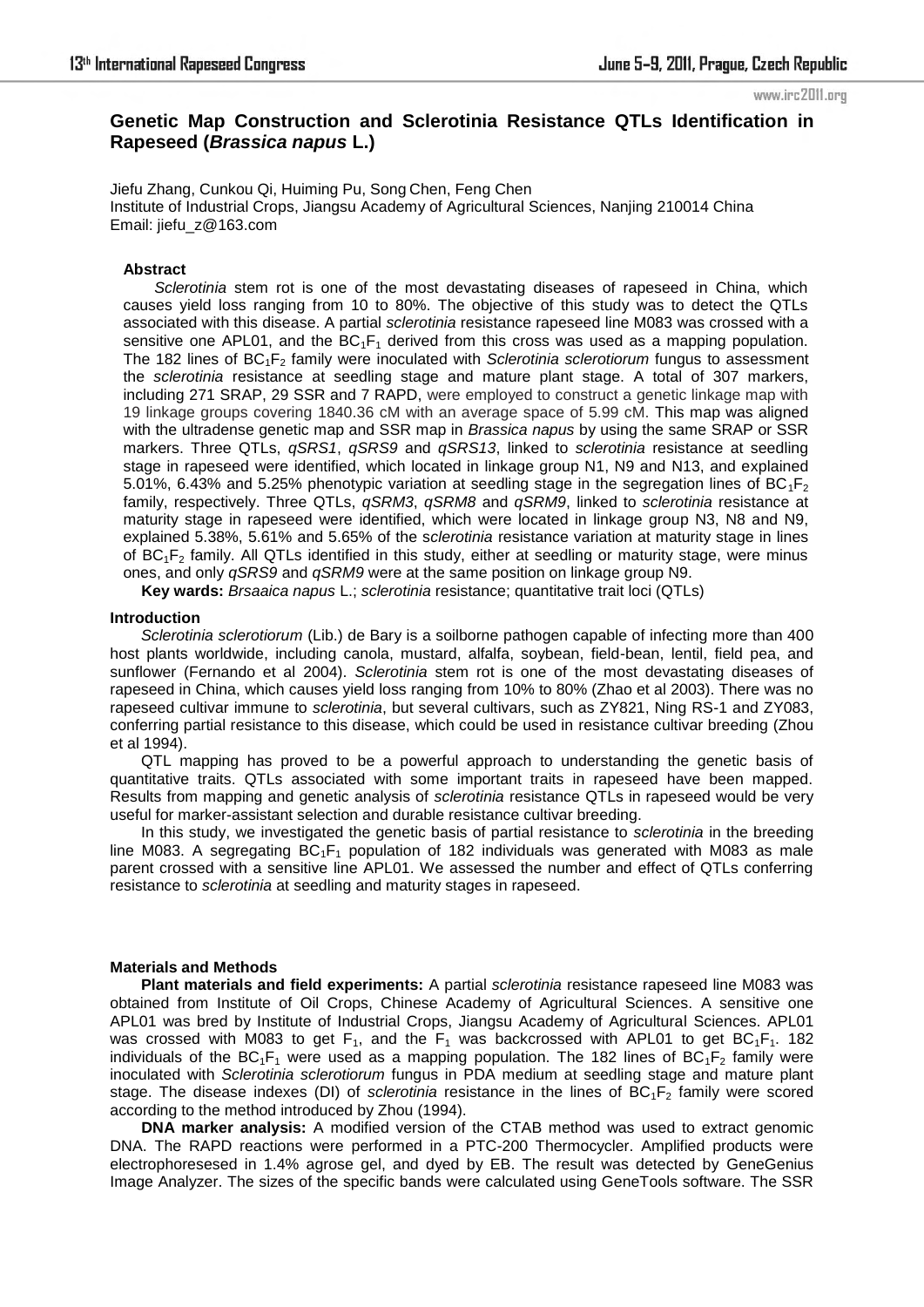#### www.irc2011.org

reactions were performed in an Eppendorf Mastercycler Gradient Thermocycler. Amplification products were resolved on 8% denaturing polyacrylamide gels and visualized by the silver staining system. The SRAP reactions were set up using the same components and amplification program reported by Li (2001). PCR products were separated with an ABI 3100 Genetic Analyzer and a fivecolor fluorescent dye set, including 'FAM' (blue), 'VIC' (green), 'NET' (yellow) and 'PET' (red), and 'LIZ' (orange as the standard) was used. Samples from four different color labeled primers were pooled together after running PCR reactions and 2.5 µl of the pooled samples was added to a 5.5 µl mixture of formamide and 500-LIZ size standard (ABI, California), and then denatured at 95℃ for 5 min. The plates containing the samples were then loaded into the auto sampler of the ABI 3100 Genetic Analyzer.

**Data analysis:** Each polymorphic band was treated as a separate character that was scored as a dominant marker and recorded as one for presence and zero for absence. Linkage analysis was performed on the segregation data of all markers in 182 BC<sub>1</sub>F<sub>1</sub> plants using the software package JoinMap version 3.0. The recombination frequencies were converted into centiMorgans (cM) using the Kosambi function, and the linkage map was drawed using the software of MapDraw version 2.1 (Liu et al, 2003). QTLs were detected by the software package Windows QTL Cartographer Version 2.5 (Statistical Genetics, North Carolaina State University, USA). The minimum LOD value, which meaned QTL existed, was 2.5.

#### **Results and Discussion**

## **Frequency distribution of** *sclerotinia* **resistance in lines of BC1F2 family**

The DI of *sclerotinia* resistance in BC<sub>1</sub>F<sub>2</sub> lines derived from the cross APL01 and M083 were tested by inoculation at seedling stage and maturity stage, respectively. Results showed that the DI of *sclerotinia* resistance in the partial resistant parent M083 was 9.41 at the seedling stage, while the sensitive one APL01 was 32.86. The DI ranged from 1.67 to 67.5 in lines of  $BC_1F_2$  family. So transgressive segregation existed in DI of *sclerotinia* resistance in BC1F2. The frequency distribution for DI of *sclerotinia* resistance in BC<sub>1</sub>F<sub>2</sub> lines was showed in figure 1. At maturity stage, the DI of M083 and APL01 were 7.50 and 20.00, respectively. The DI in lines of  $BC_1F_2$  family ranged from 0 to 68.18, and the frequency distribution for DI in  $BC_1F_2$  was also showed in figure 1.



**Fig. 1 The frequency distribution for disease index of** *sclerotinia* **resistance in lines of BC1F<sup>2</sup> family at seedling and maturity stage**

## **Genetic map in rapeseed (***Brassica napus* **L.)**

307 molecular markers were used to construct the genetic map in rapeseed (*Brassica napus* L.), in which 271 markers were SRAP, 29 were SSR and 7 were RAPD markers. The genetic map contained 19 linkage groups, N1 – N19, and the genetic distance was totally 1840.36 cM. The average distance between two markers was 5.99cM. The alignments of the 19 linkage groups and the ultradense genetic recombination map for *Brassica napus* were done. The linkage groups N1 – N19 in this paper were corresponded with the linkage groups  $N1 - N19$  in the ultradense genetic recombination map for *Brassica napus* (Sun et al, 2007), and also corresponded with the linkage groups N1 – N19 of SSR map (Piquemal et al, 2005), respectively.

## **QTLs linked to** *sclerotinia* **resistance in rapeseed (***Brassica napus* **L.)**

After running Windows QTL Cartgrapher Version 2.5, three QTLs, *qSRS1*, *qSRS9* and *qSRS13*, linked to *sclerotinia* resistance at seedling stage in rapeseed were identified. *qSRS1* was located in the region of A0216Ya209 - A0216Gb501 on linkage group N1, which could explain 5.01% of the *sclerotinia* resistance variation at seedling stage in the segregation population BC<sub>1</sub>F<sub>1</sub>. *qSRS9* was mapped in the region of A0224Bb316 - A0216Ra244 on linkage group N9, and accounted for 6.43% phenotypic variation. *qSRS13* was located between Na12-G05a - A0228Rb412 on linkage group N13 and explained 5.25% phenotypic variation (Table 1 and Fig 2).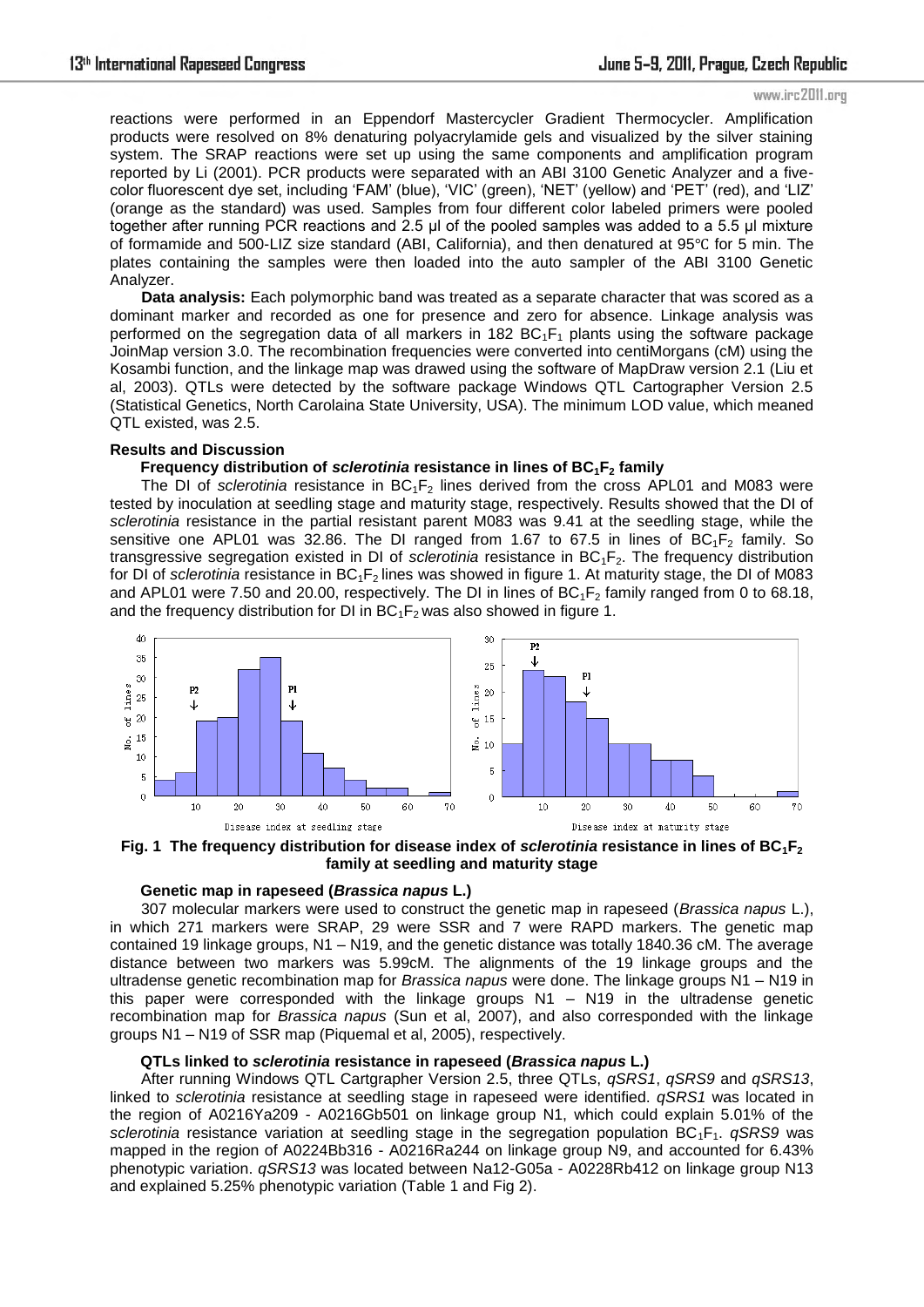Three QTLs, *qSRM3*, *qSRM8* and *qSRM9*, linked to *sclerotinia* resistance at maturity stage in rapeseed were identified. *qSRM3* was located in the region of m11e40 - m10e44a on linkage group N3, which could explain 5.38% of the *sclerotinia* resistance variation at maturity stage in the segregation population BC<sub>1</sub>F<sub>1</sub>. *qSRM8* was located between m5e42 - m11e37b on linkage group N8 and explained 5.61% phenotypic variation. *qSRM9* was mapped in the region of A0224Bb316 - A0216Ra244 on N9, and accounted for 5.65% phenotypic variation (Table 1 and Fig 2).

The QTLs linked to *sclerotinia* resistance in rapeseed, either at seedling or maturity stage, were all minus ones, which were difficult to use in *sclerotinia* resistance rapeseed breeding. Among these six QTLs, *qSRS1*, *qSRS9*, *qSRS13*, *qSRM3* and *qSRM9* had positive effect to *sclerotinia* resistance, while *qSRM8* had negative effect. Only *qSRS9* at seedling stage and *qSRM9* at maturity stage were at the same position on linkage group N9.

| QTL    | Linkage<br>group | Flanking markers      | Interval<br>(cM) | QTL position<br>(cM) | Max<br><b>LOD</b> | Effect  | (Var.%) |
|--------|------------------|-----------------------|------------------|----------------------|-------------------|---------|---------|
| qSRS1  | N <sub>1</sub>   | A0216Ya209-A0216Gb501 | 14.39            | 2.01                 | 2.70              | 5.14    | 5.01    |
| qSRS9  | N9               | A0224Bb316-A0216Ra244 | 22.67            | 6.01                 | 3.79              | 5.80    | 6.43    |
| qSRS13 | N <sub>13</sub>  | Na12-G05a-A0228Rb412  | 5.04             | 29.04                | 2.48              | 5.26    | 5.25    |
| qSRM3  | N3               | M11e40-m10e44a        | 6.25             | 44.14                | 2.99              | 6.15    | 5.38    |
| aSRM8  | N <sub>8</sub>   | M5e42-m11e37b         | 10.45            | 59.67                | 2.91              | $-6.29$ | 5.61    |
| qSRM9  | N9               | A0224Bb316-A0216Ra244 | 22.67            | 6.01                 | 2.69              | 6.42    | 5.65    |



**Fig. 2 QTLs linked to sclerotinia resistance in rapeseed (***Brassica napus* **L.)** 

# **Table 1 Positions, intervals, effects and variety of** *sclerotinia* **resistance QTLs on different linkage groups in rapeseed (***Brassica napus* **L.)**